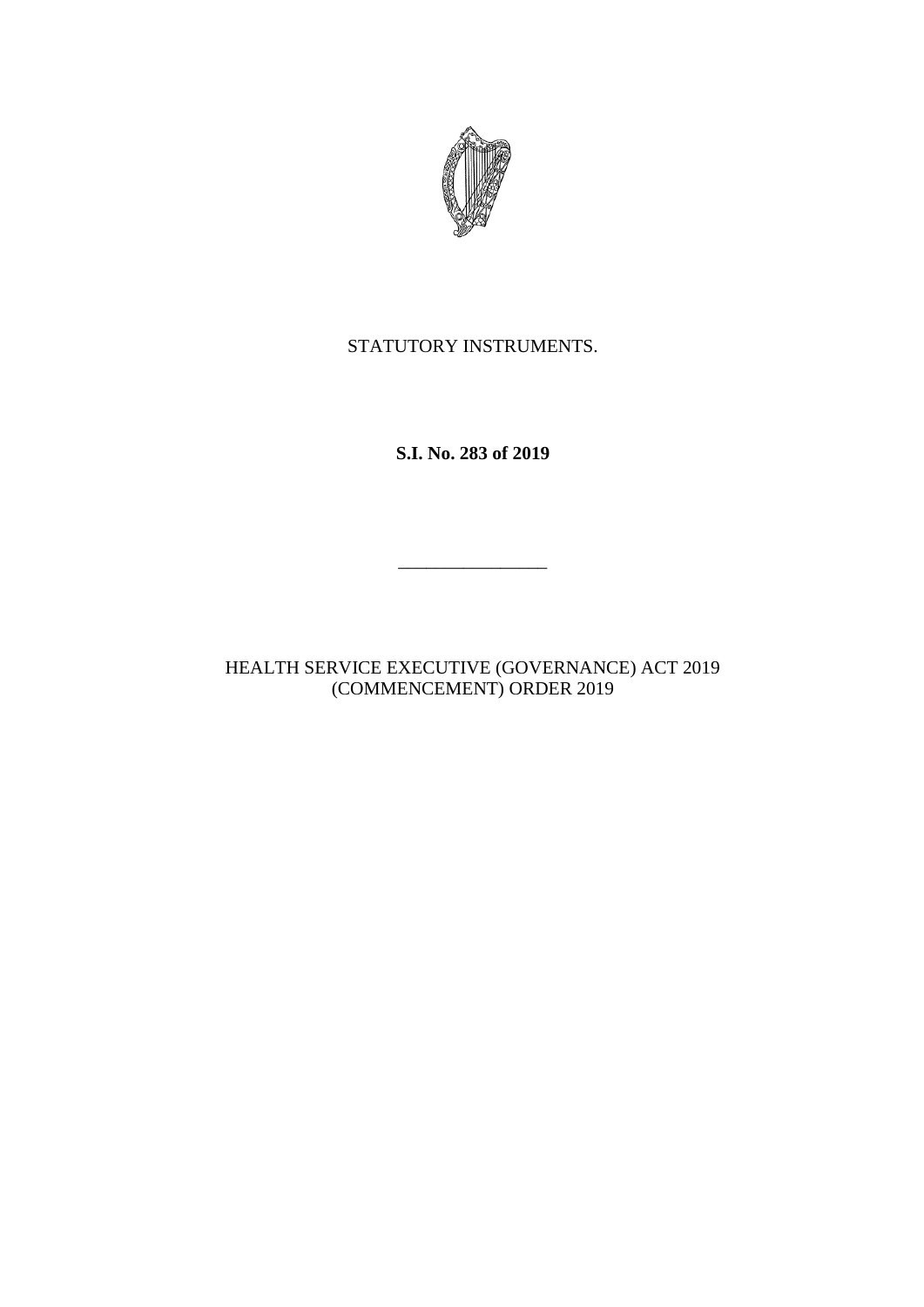# S.I. No. 283 of 2019

## HEALTH SERVICE EXECUTIVE (GOVERNANCE) ACT 2019 (COMMENCEMENT) ORDER 2019

I, SIMON HARRIS, Minister for Health, in exercise of the powers conferred on me by section 1(2) of the Health Service Executive (Governance) Act 2019 (No. 17 of 2019), hereby order as follows:

1. This Order may be cited as the Health Service Executive (Governance) Act 2019 (Commencement) Order 2019.

2. The  $28<sup>th</sup>$  day of June 2019 is appointed as the day on which the Health Service Executive (Governance) Act 2019 (No. 17 of 2019) comes into operation.



GIVEN under my Official Seal, 27 June 2019.

SIMON HARRIS Minister for Health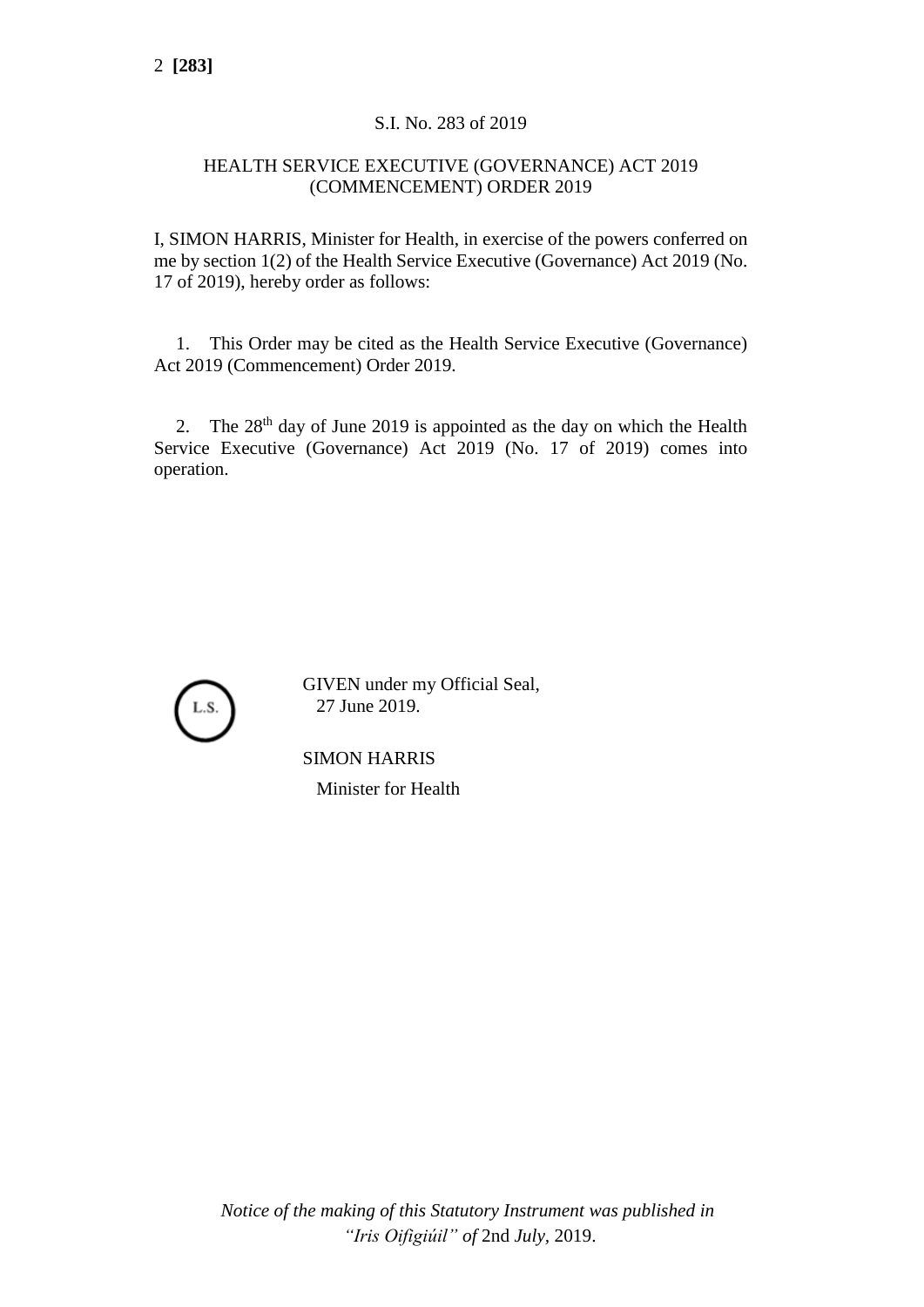## EXPLANATORY NOTE

## (*This note is not part of the Instrument and does not purport to be a legal interpretation*)

This Order brings the Health Service Executive (Governance) Act 2019 (No. 17 of 2019) into operation. The Act provides for a Board for the Health Service Executive and a Chief Executive Officer who is accountable to the Board. Under the Act, the Board is the governing body of the Health Service Executive and is accountable to the Minister for the performance of its functions.